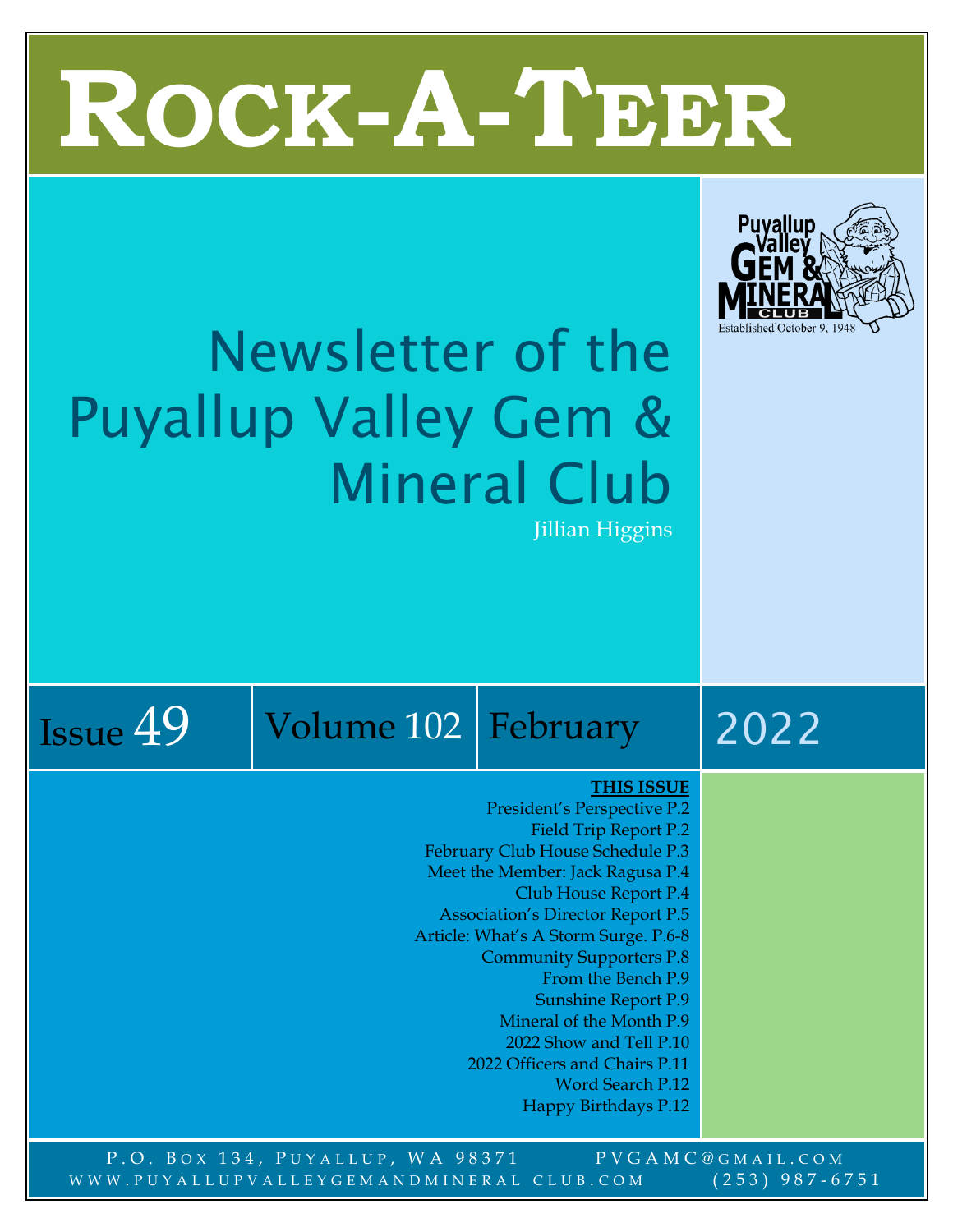## President's Perspective Tony Johnson

We had a really great demonstration program at the February Program night. It was really great to show off all the things this club does. Thank you to all the demonstrators for putting on a great showing and answering the questions asked. This was but a taste of everything we do, which is what makes this club such a great organization to be a part of.

We are in our "slow season", so we are going to be looking to do some yard maintenance at the club house and maybe some small repairs here and there. If you have anything you want us to attend to or suggestions for future projects, please shoot us an email to the club email address and we will start making a list.

Mostly I am just happy that we are getting back to work and that the club is getting back to normal.

## Field Trip Report

#### **February 19 - No Sights due to Weather**

#### **March 19 – Damon Point**

Meeting place - 10:00AM Damon Point Parking Lot

Hunting for – Beach Agate, Jasper, Pet Wood, Shells

Tools you need - Rock hammer, shovel, rubber boots, and a backpack/bucket for your treasures

Access - this area is fairly easy to access, will be walking on a beach

Additional items - lunch/snacks and water, water, water. Dress in layers

Please remember that even though we love to meet new people, fieldtrips are a member benefit and part of your membership dues covers you for injury liability.

Though injuries are rare, and we do everything we can to avoid them, we are going out into nature, and uncontrollable environment.

All individuals attending field trips will have to sign a release of liability, and if you are bringing guests, we will try to entice them into join the club by having Membership applications available.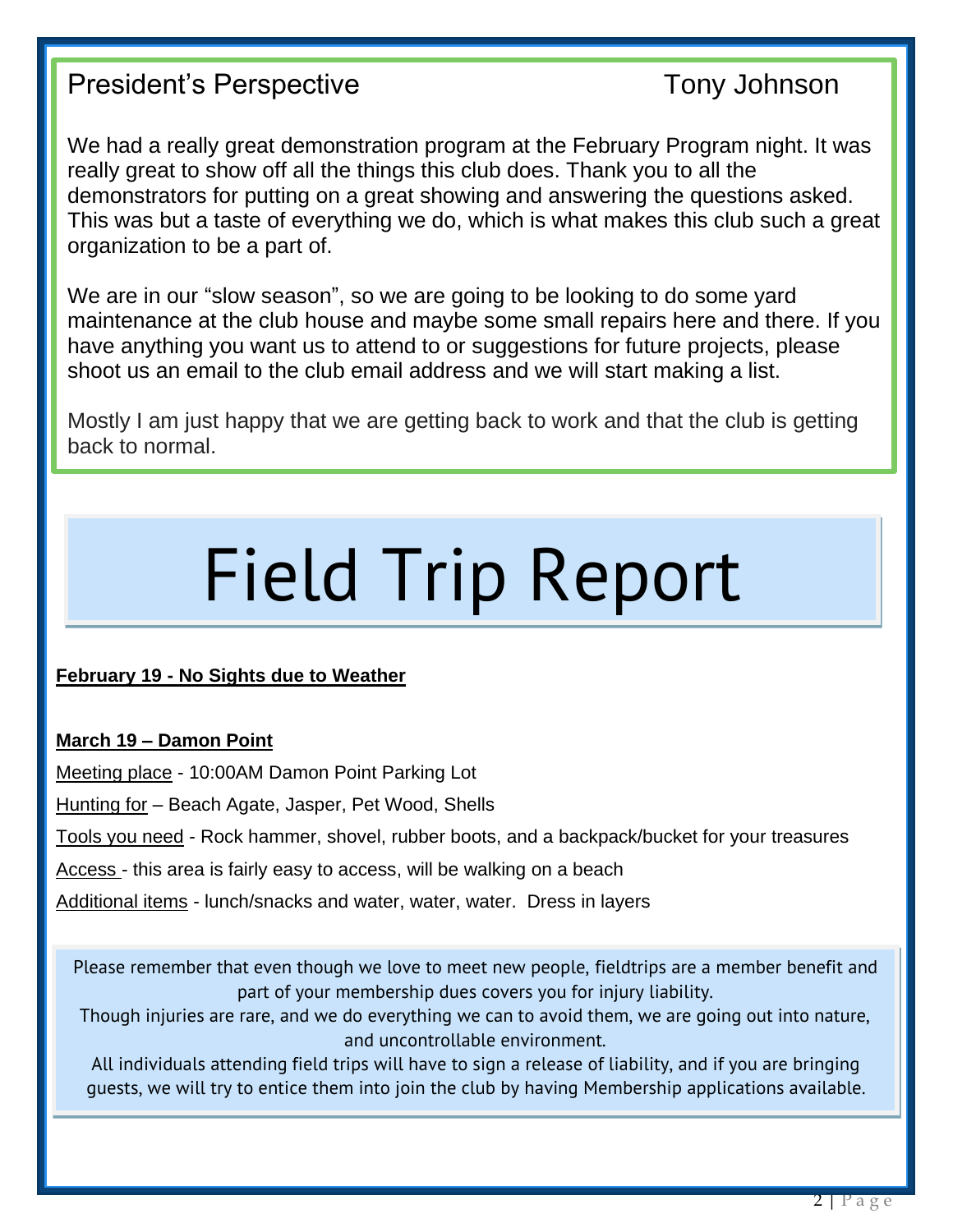## **FEBRUARY 2022 CLUB HOUSE SCHEDULE**

| <b>DATE</b>                                                           | <b>DAY</b>                      | <b>TIME</b>                        | <b>ACTIVITY</b>                                             | <b>LOCATION</b>         | <b>INSTRUCTOR</b>           |  |  |  |  |  |
|-----------------------------------------------------------------------|---------------------------------|------------------------------------|-------------------------------------------------------------|-------------------------|-----------------------------|--|--|--|--|--|
| 1                                                                     | Tuesday                         | 4:00PM-8:00PM                      | <b>Members Workshop</b>                                     | Ed & Renera             |                             |  |  |  |  |  |
| $\overline{2}$                                                        |                                 | 10:00AM-2:00PM                     | <b>Members Workshop</b>                                     | <b>Club House</b>       | Dennis Batchelor            |  |  |  |  |  |
|                                                                       | Wednesday                       | 4:00PM-8:00PM                      | <b>Wire Wrapping</b>                                        | <b>Club House</b>       | <b>Tony Johnson</b>         |  |  |  |  |  |
| 3                                                                     | Thursday                        | 4:00PM-8:00PM                      | Members Workshop                                            | <b>Club House</b>       | Tony Johnson                |  |  |  |  |  |
| $\overline{4}$                                                        | Friday                          |                                    |                                                             |                         |                             |  |  |  |  |  |
| 5                                                                     | Saturday                        | 10:00AM-2:00PM                     | <b>Members Workshop</b>                                     | <b>Glen Ripper</b>      |                             |  |  |  |  |  |
| 6                                                                     | Sunday                          |                                    |                                                             |                         |                             |  |  |  |  |  |
| $\overline{7}$                                                        | Monday                          | 10:00AM-2:00PM                     | <b>Members Workshop</b>                                     | <b>Glen Ripper</b>      |                             |  |  |  |  |  |
| 8                                                                     | Tuesday                         | 4:00PM-8:00PM                      | Members Workshop                                            | Club House              | Ed & Renera                 |  |  |  |  |  |
|                                                                       |                                 | 7:00PM                             | <b>Club Board Meeting</b>                                   | <b>Fruitland Grange</b> | Kevin Higgins               |  |  |  |  |  |
| 9                                                                     | Wednesday                       | 10:00AM-2:00PM                     | <b>Members Workshop</b>                                     | <b>Club House</b>       | Dennis Batchelor            |  |  |  |  |  |
|                                                                       |                                 | 4:00PM-8:00PM                      | <b>Opal Cutting</b>                                         | <b>Club House</b>       | <b>Tony Johnson</b>         |  |  |  |  |  |
| 10                                                                    | Thursday                        | 4:00PM-8:00PM                      | Members Workshop                                            | Club House              | Tony Johnson                |  |  |  |  |  |
| 11                                                                    | Friday                          | 7:30PM                             | <b>Club Business Meeting</b>                                | <b>Fruitland Grange</b> | <b>Tony Johnson</b>         |  |  |  |  |  |
| 12                                                                    | Saturday                        | 10:00AM-2:00PM                     | Wire Weaving - Bails Only                                   | <b>Club House</b>       | <b>Jillian Higgins</b>      |  |  |  |  |  |
| 13                                                                    | Sunday                          |                                    |                                                             |                         |                             |  |  |  |  |  |
| 14                                                                    | Monday                          | 10:00AM-2:00PM                     | Members Workshop                                            | <b>Club House</b>       | Glen Ripper                 |  |  |  |  |  |
|                                                                       |                                 | 7:00PM-8:00PM                      | <b>Opal Club Business Meeting</b>                           | <b>Club House</b>       | <b>Tony Johnson</b>         |  |  |  |  |  |
| 15                                                                    | Tuesday                         | 4:00PM-8:00PM                      | Members Workshop                                            | Club House              | Ed & Renera                 |  |  |  |  |  |
| 16                                                                    | Wednesday                       | 10:00AM-2:00PM                     | <b>Members Workshop</b>                                     | Club House              | Dennis Batchelor            |  |  |  |  |  |
|                                                                       |                                 | 4:00PM-8:00PM                      | <b>Wire Wrapping</b>                                        | <b>Club House</b>       | <b>Tony Johnson</b>         |  |  |  |  |  |
| 17                                                                    | Thursday                        | 4:00PM-8:00PM                      | <b>Members Workshop</b>                                     | <b>Club House</b>       | Tony Johnson                |  |  |  |  |  |
| 18                                                                    | Friday                          |                                    |                                                             |                         |                             |  |  |  |  |  |
| 19                                                                    |                                 | 10:00AM-2:00PM                     | <b>Members Workshop</b>                                     | <b>Club House</b>       | <b>Glen Ripper</b>          |  |  |  |  |  |
|                                                                       | Saturday                        | 10:00AM-2:00PM                     | <b>NO FIELD TRIP</b>                                        | <b>Field Trip</b>       | <b>Dennis Batchelor</b>     |  |  |  |  |  |
| 20                                                                    | Sunday                          |                                    |                                                             |                         |                             |  |  |  |  |  |
| 21                                                                    | Monday                          | 10:00AM-2:00PM                     | <b>Members Workshop</b>                                     | <b>Club House</b>       | <b>Glen Ripper</b>          |  |  |  |  |  |
| 22                                                                    | Tuesday                         | 4:00PM-8:00PM                      | <b>Members Workshop</b>                                     | Club House              | Ed & Renera                 |  |  |  |  |  |
|                                                                       |                                 | 10:00AM-2:00PM                     | <b>Members Workshop</b>                                     | <b>Club House</b>       | Dennis Batchelor            |  |  |  |  |  |
| 23                                                                    | Wednesday                       | 4:00PM-8:00PM                      | <b>Opal Cutting</b>                                         | <b>Club House</b>       | Tony Johnson                |  |  |  |  |  |
| 24                                                                    | Thursday                        | 4:00PM-8:00PM                      | Members Workshop                                            | Club House              | Tony Johnson                |  |  |  |  |  |
| 25                                                                    | Friday                          | 7:30PM                             | <b>Club Program Night</b>                                   | <b>Fruitland Grange</b> | <b>Tony Johnson</b>         |  |  |  |  |  |
| 26                                                                    | Saturday                        | 10:00AM-2:00PM                     | <b>Opal Carving</b>                                         | <b>Club House</b>       | Craig Oda                   |  |  |  |  |  |
| 27                                                                    | Sunday                          |                                    |                                                             |                         |                             |  |  |  |  |  |
| 28                                                                    | Monday                          | 10:00AM-2:00PM                     | Members Workshop                                            | Club House              | <b>Glen Ripper</b>          |  |  |  |  |  |
| For questions about a specific class or event, contact the instructor |                                 |                                    |                                                             |                         |                             |  |  |  |  |  |
|                                                                       | Dennis Batchelor (360) 870-8741 |                                    | Ed Knoll (253) 651-7453                                     |                         | Tony Johnson (253) 863-9238 |  |  |  |  |  |
|                                                                       |                                 | Renera Barnes rsb1224@netscape.com | Jillian Higgins (253)355-3146<br>Glen Ripper (253) 508-7545 |                         |                             |  |  |  |  |  |

## **This schedule is subject to change. Please check the club website for updated information.**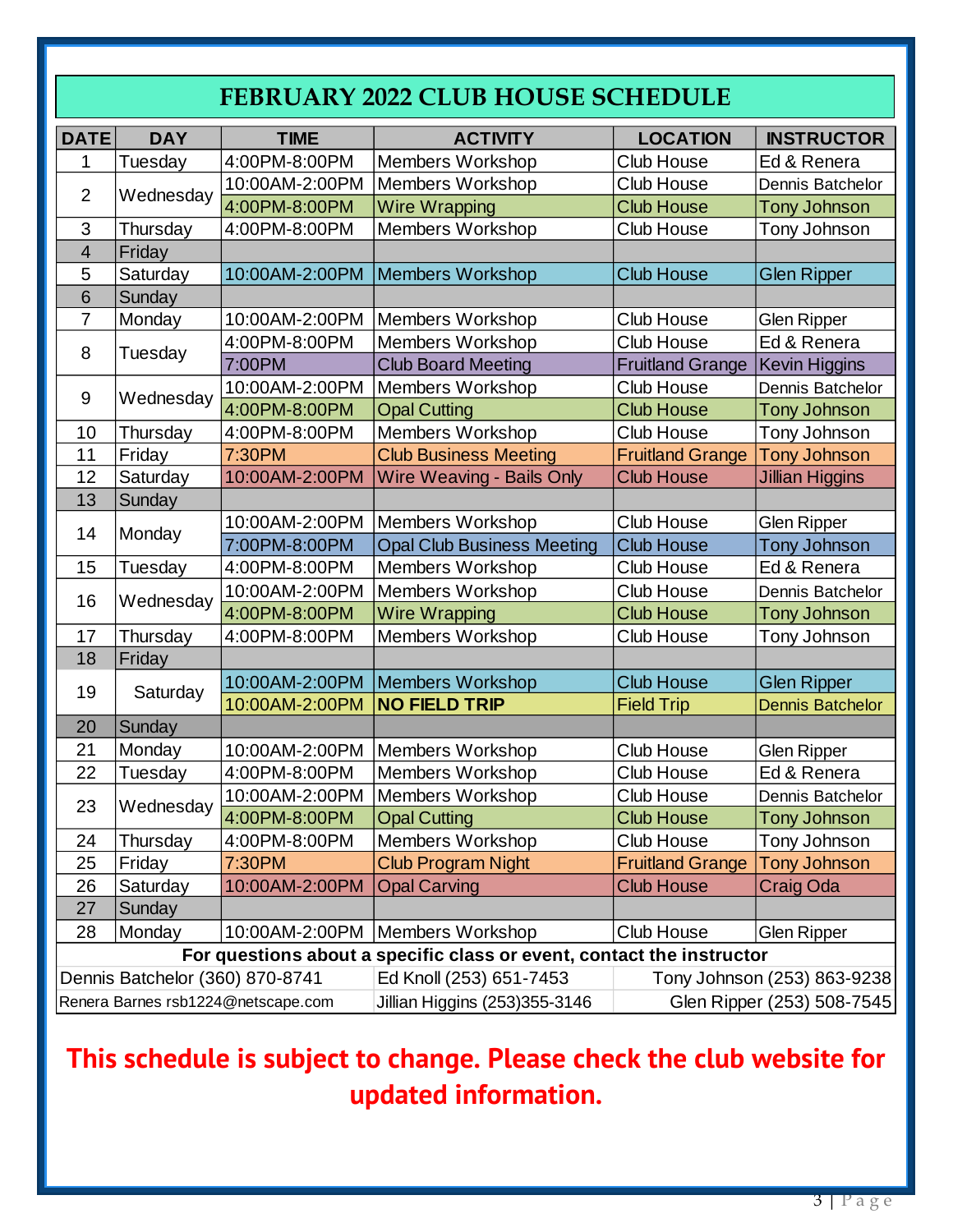## **MEET THE MEMBERS**

Name: **Jack Ragusa**

Favorite Quote:

What are your skills/past experience with the rock Club or rock hounding?

I have never picked up a rock in the woods in my life. I purchase a lot of my materials to support others

in the rockhounding community who do find the materials.

What is your favorite rock, mineral or gem? Indian Paint Rhyolite

What is your favorite thing to do with rocks, minerals or gems? Break window... I make lamps.

What are your three favorite books/podcasts?

- Works of Elbert Hubbard
- Katie did Rocks

What is your favorite memory surrounding rockhounding/rocks in general?

Meeting the people, I get my rocks from. Each and every one of them is a story and makes me smile

every time I leave after seeing them.

In your opinion, what is the best thing about the Puyallup Valley Gem & Mineral Club? So many like minded people of similar age makes the comradery a pleasure to be around.

In your opinion, where/how does the club need to improve? The club needs to advertise better, the club, the show, etc.

What are three (3) things people might not know about you?

- I'm a 911 survivor and a Katrina survivor
- I have a very quick temper
- I like to make people happy.

What is your greatest accomplishment?

My kids, my grandbabies, and my great grandbabies.

## **Club House Report Tony Johnson**

Even through the scheduling process has changed, there are still openings to be had. We are up and running so if you are interested in coming to the club house to use the equipment, just shoot Jillian an email and she will get you on.

We now have a little bit of a stockpile of grit at the club house which I am hoping we will put to the good use of tumbling to have rocks to pass out at the various events. If you want to help the club out by tumbling material, let me know and I will hook you up with material and grit.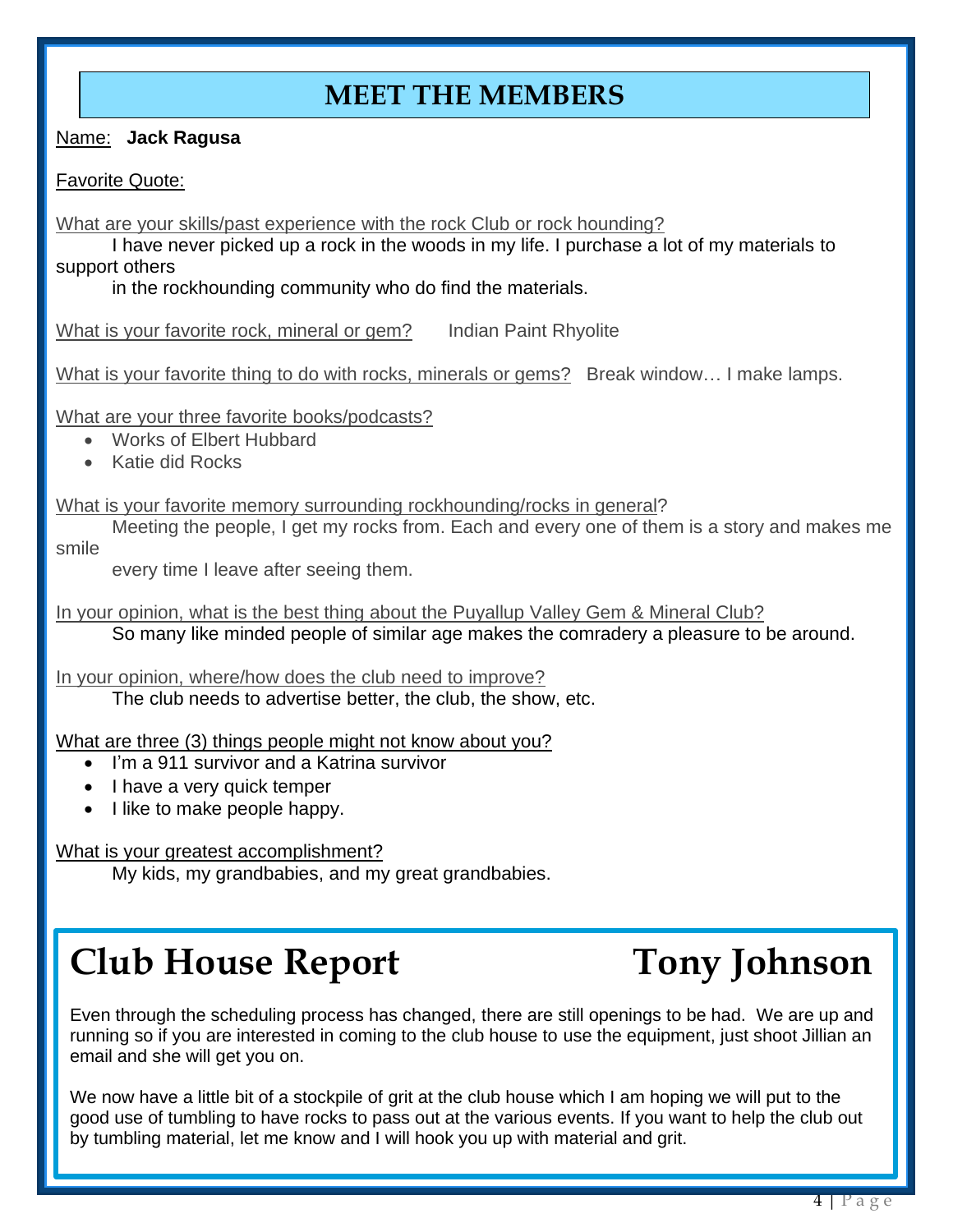## *Associations Director Report – January 2022*

Washington State Mineral Council – made up of reps from over 25 rock and mineral clubs in Washington, https://mineralcouncil.wordpress.com/.

#### **WALKER VALLEY UPDATE**

If the gate is locked, park off the side of the road, so not to block traffic, and walk around the gate. The collecting area is less than 250 feet from the gate. Be sure to have a Discover Pass for each vehicle or you might get ticketed as the quarry is on state property.

Be sure to fill out the Walker Valley Questionnaire about conditions during your field trip. **[Walker Valley Questionnaire](https://mineralcouncil.files.wordpress.com/2018/04/wv_form.pdf)**

#### **RED TOP ACCESS UPDATE**

Access to the rockhounding parking site is open and currently being used. Damage to the road has been repaired and slow travel is recommended going to the top. The area is presently fire restricted. Updated 09/14/12

**[Mineral and Fossils in Washington](https://wadnr.maps.arcgis.com/apps/MapJournal/index.html?appid=6a6819c35f1e4bd69a30f0da3b0473cc)** (from WA DNR website) Updated 09/01/19

**[Grizzly bear habitat maps from North Cascades Ecosystem Grizzly Bear Restoration Plan/Environmental](https://mineralcouncil.files.wordpress.com/2019/09/grizzlymaps.pdf)  [Impact Statement, Washington](https://mineralcouncil.files.wordpress.com/2019/09/grizzlymaps.pdf)**

**[Discover Pass required for Washington State Lands](https://mineralcouncil.files.wordpress.com/2018/04/discoverpass.pdf)**

Updated 04/19/12

Next field trips: 02/12/22 – Anderson Creek for jade. Meet at Park & Ride on Hwy 9 south of Sedro Woolley @ 9am

02/26/22 – Grandy Creek for jade. Forest service office, 810 SR 20, Sedro Woolley @ 9am

03/19/22 – Saddle Mt for petrified wood and opal. Lep-re-kon Grocery, 102 Brian Ave, Mattawa @ 9am-2022 General Meetings: 4/30, 6/11 and 9/24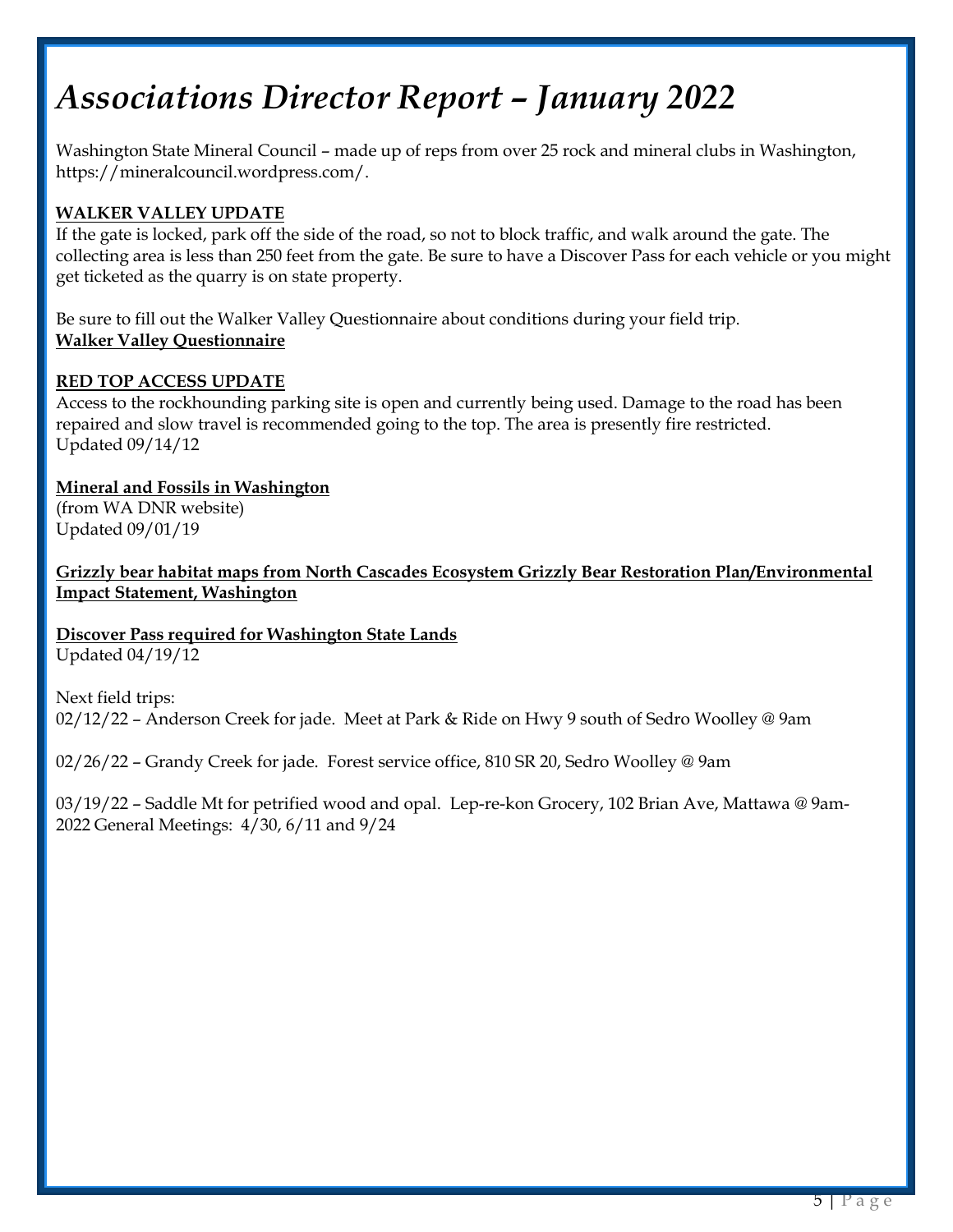

**Hurricane Ivan (September 17, 2004):** This image pair shows before and after views (arrows for reference points) of an area of Orange Beach, Alabama. A powerful storm surge washed away the two small buildings on the right side of the top photo. The large building on the left was built on a sand dune that was severely undermined, causing a collapse. This illustrates that even the upper floors of multi-story beachfront buildings might not be safe. Evacuate promptly if an order is given.

## **What is a Storm Surge?**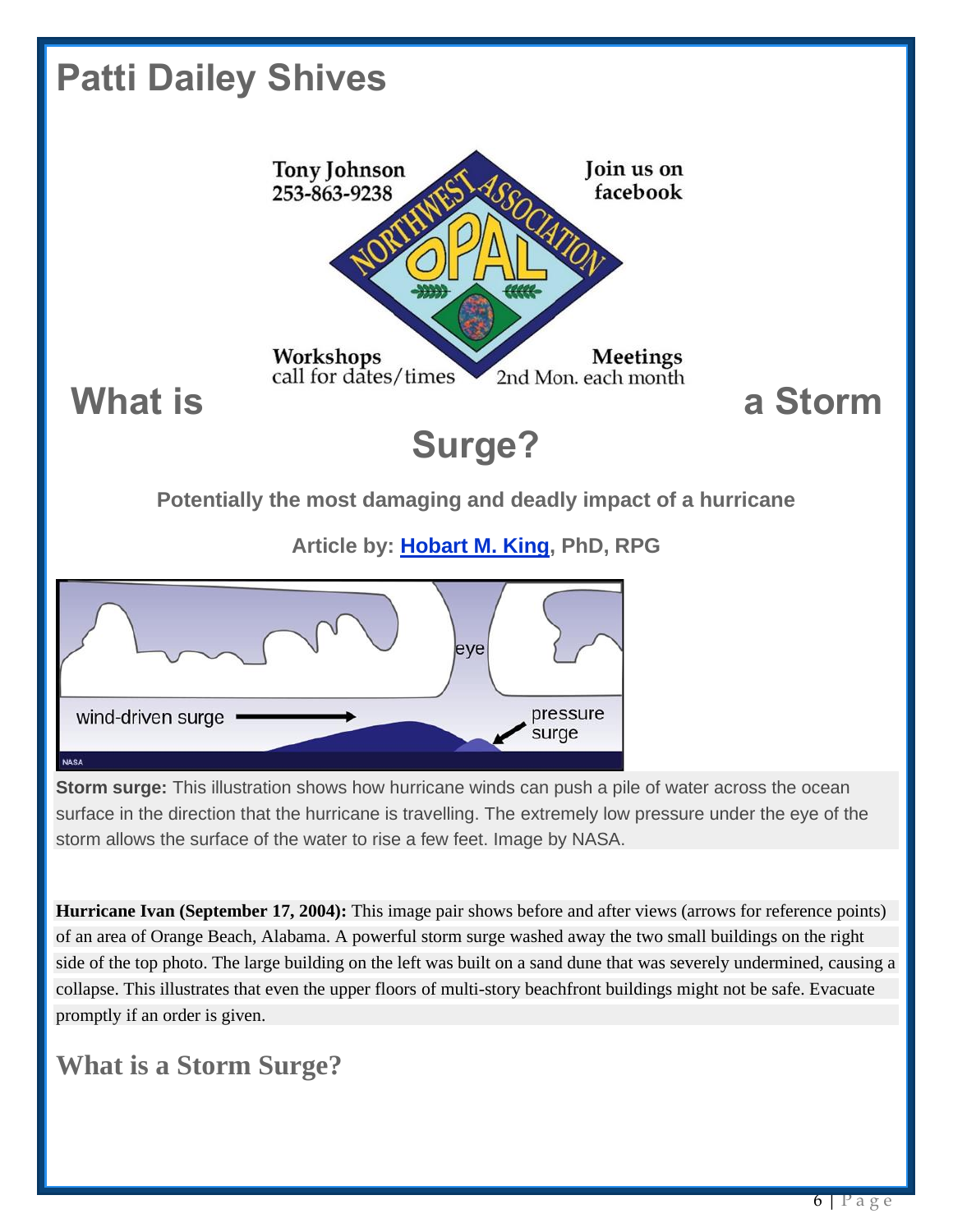

A storm surge is a mound of water produced when a hurricane moves across a large body of water. Driving wind "pushes" the water so quickly that it "piles up" on the water in front of it, producing a mound of water that is higher than normal sea level.

As the storm approaches land, the storm surge can be pushed up the beach and deep into inland areas. It arrives as a rush of water and can be capped by large, strong, pounding waves. Storm surge flooding is often the most deadly and damaging impact of a hurricane.

## **How Dangerous are Storm Surges?**

Storm surges are capable of causing total inundation of entire coastal areas. A powerful hurricane can produce a storm surge of 15 feet or more. Storm surges of 20, 30 and 40 feet have been experienced in extreme storms.

Portions of many important coastal cities and resort areas have thousands of people living on land that is less than 10 feet above sea level. Storm surges can knock down buildings, move trains off of their tracks, carry ships and docks inland, fill subways and do many other types of damage.

People who live in vulnerable areas should heed evacuation orders. If they wait for the water to arrive, escape can be impossible. This is because the surge arrives suddenly, and quickly covers a very broad area. Less than

two feet of water can drown out a car. Walking through moving water is very difficult. The water can be very cold, and the wind chill will cut right through wet clothing! People who cannot escape quickly to higher ground or second stories can easily die of hypothermia in under an hour.

**Hurricane Ivan (September 17, 2004):** This image pair shows before and after views (arrows for reference points) of an area of Orange Beach, Alabama. Several houses were either damaged beyond repair or washed off their foundations and destroyed. If you live in vulnerable areas, respond promptly if an evacuation order is given.

## **Storm Surge Damage**

The two sets of before-and-after photos on this page are from a storm surge produced by Hurricane Ivan's strike on Orange Beach, Alabama in 2004. Note the red arrows marking equivalent positions in the before and after images and the extensive damage that occurred.

What chance do you think a person who disobeyed evacuation orders and went to the second floor of the homes or to the upper stories of



the larger buildings would have of surviving? How about someone who decided to walk out and was in the open when the rush of water arrived? That person probably tried to drive out, but downed trees and wires blocked their path or water choked their engine. Evacuate when you are ordered, to stay safe.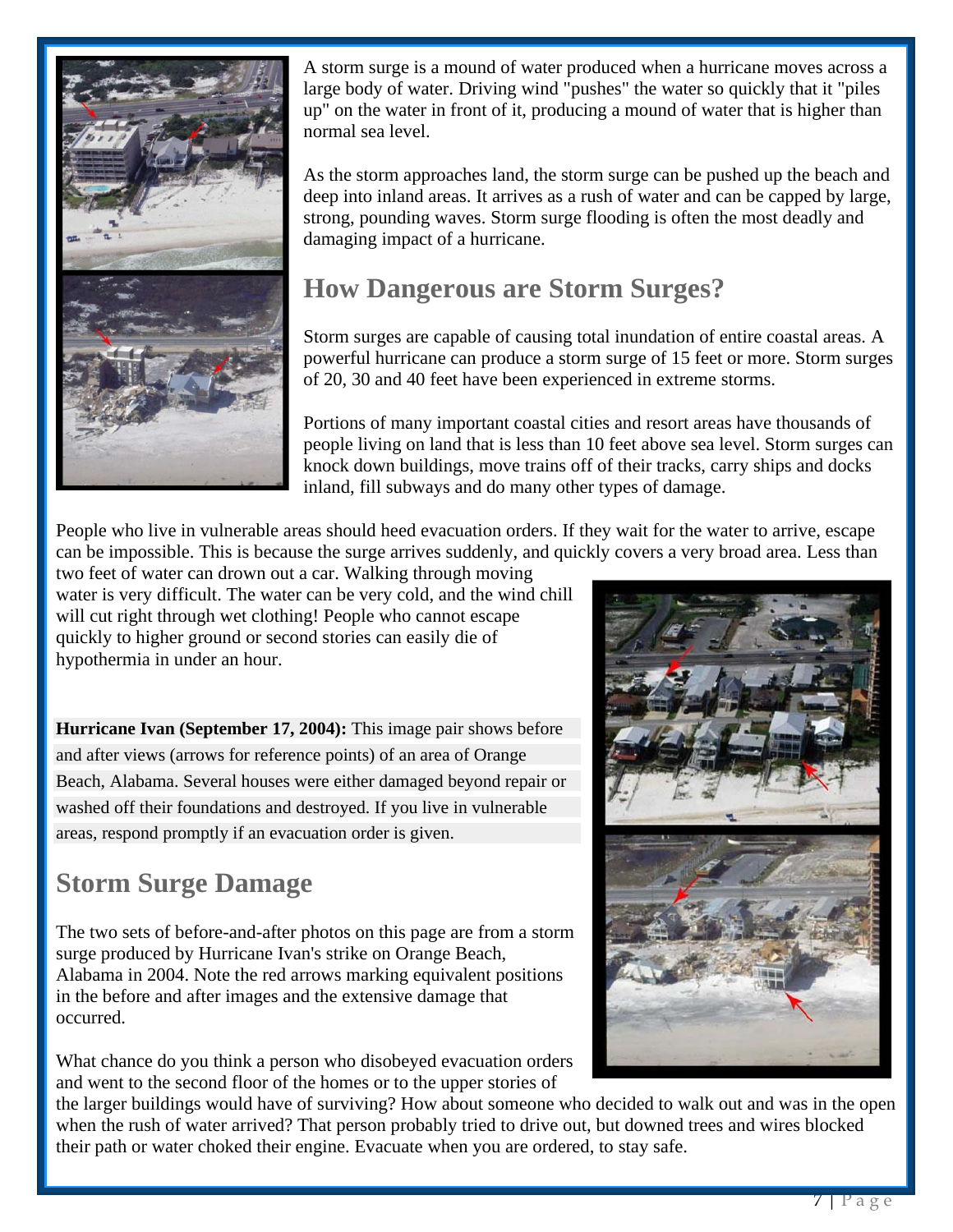**Storm surge** is one of the deadliest aspects of an approaching hurricane. NOAA has more information about hurricanes and hurricane safety at **[Hurricanes.gov](http://www.nhc.noaa.gov/)**.

## **Storm Surge Forecasts**

Forecasting a storm surge and its characteristics is difficult because there are so many variables. It is difficult to predict the time of arrival, and that makes it impossible to know if high tide or low tide will be contributing to the height of the surge or detracting from it. It is also difficult to know the windspeed at the time of landfall, how much water will be contributed by rainfall, the exact location of landfall and how topography will influence the movement of water. If you live in an area where an evacuation is ordered, obey that order and leave promptly.

## **Storm Tide**

Storm surge is a surge of water produced by an approaching storm that is over and above the normally expected water level - including the astronomical tides. Storm surge is often confused with storm tide, which is a water level rise produced by the combined effect of the surge and the astronomical tide. Storm tide can produce severe flooding when storm surge occurs at the same time as a high tide.

## **More About Storm Surge**

The National Weather Service has extensive information and research products available for anyone who wants to learn more about storm surge. You can find it on the **[Storm Surge Unit website](http://www.nhc.noaa.gov/ssurge/ssurge.shtml)** or in the video on this page.

The United States Geological Survey has a **[Coastal Change Hazards website](http://coastal.er.usgs.gov/hurricanes/)** that has lots of information about the impact of storm surge and coastal erosion.

## **COMMUNITY SUPPORTERS**



## South Hill RV Sales

Offering the highest rated starter, midline, and high end towables and RV's at the lowest prices which has made us a top volume dealer in Washington state.

> 12414 Meridian East, Puyallup 98373 253-435-7751 or 866-435-7751 www.southhillrv.com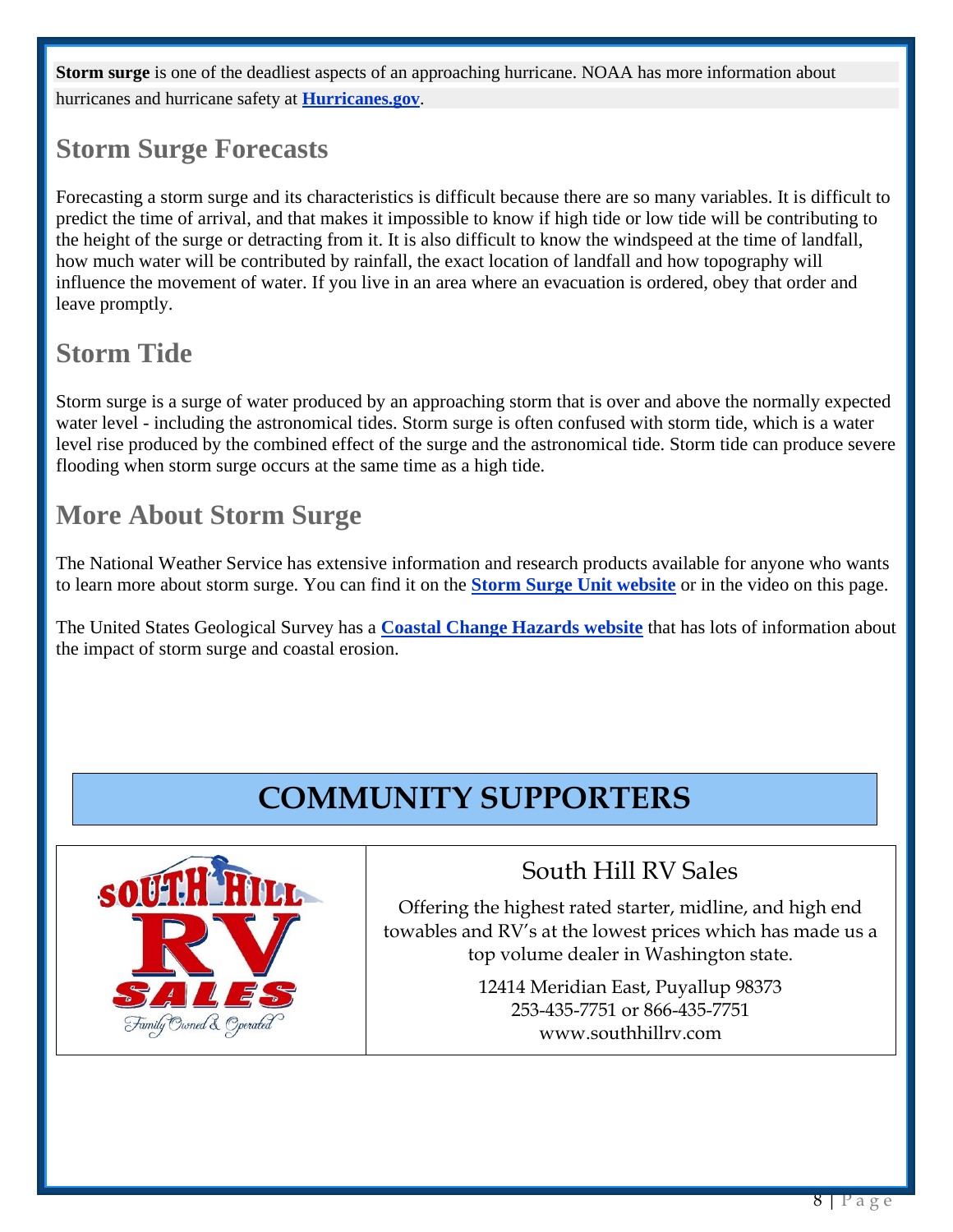## **FROM THE BENCH**

Do you bulk at the cost of gallery wire or bezel tap? Want a way to make your own?

You can make amazing bezel tap using nothing more than children's craft scissors (see below) and 28g silver sheet or bezel strips. Make sure you do not use higher than 28g unless you have softened it. Even with 28g you will want to make sure it has been softened with heat.



Cut your favorite patterns by cutting as close to the hinge in your scissors as possible. If the scissors start to bind, move the metal deeper into the scissors and keep going.

| <b>ROCKS&amp;</b> | Rice Museum of Rocks & Minerals<br>To engage, inspire, and educate generations on the splendor<br>and complexity of our Earth. |
|-------------------|--------------------------------------------------------------------------------------------------------------------------------|
| <b>MINERALS</b>   | 26385 NW Groveland Dr., Hillsboro, OR 97124<br>503-647-2418<br>Info@ricenorthwestmuseum.org<br>www.ricenorthwestmuseum.org     |
| H & I Lapidary    | Amber, Jewelry, Beads, Findings, Gemstones, Slabs, Rough<br>Material, Fossils, and Aussie items.                               |
|                   | Mike and LaVon Siperek<br>$(253) 531 - 7294$<br>4203 E 99th Street, Tacoma, WA 98446<br>Yankees Diesel@comcast.net             |

## **SUNSHINE REPORT**

With everything going on, we have started meeting again, but our attendance at the meetings is still low as members are staying safe. As a group we need to bring to eachother's attention members who need healing thoughts or prayer sent their way.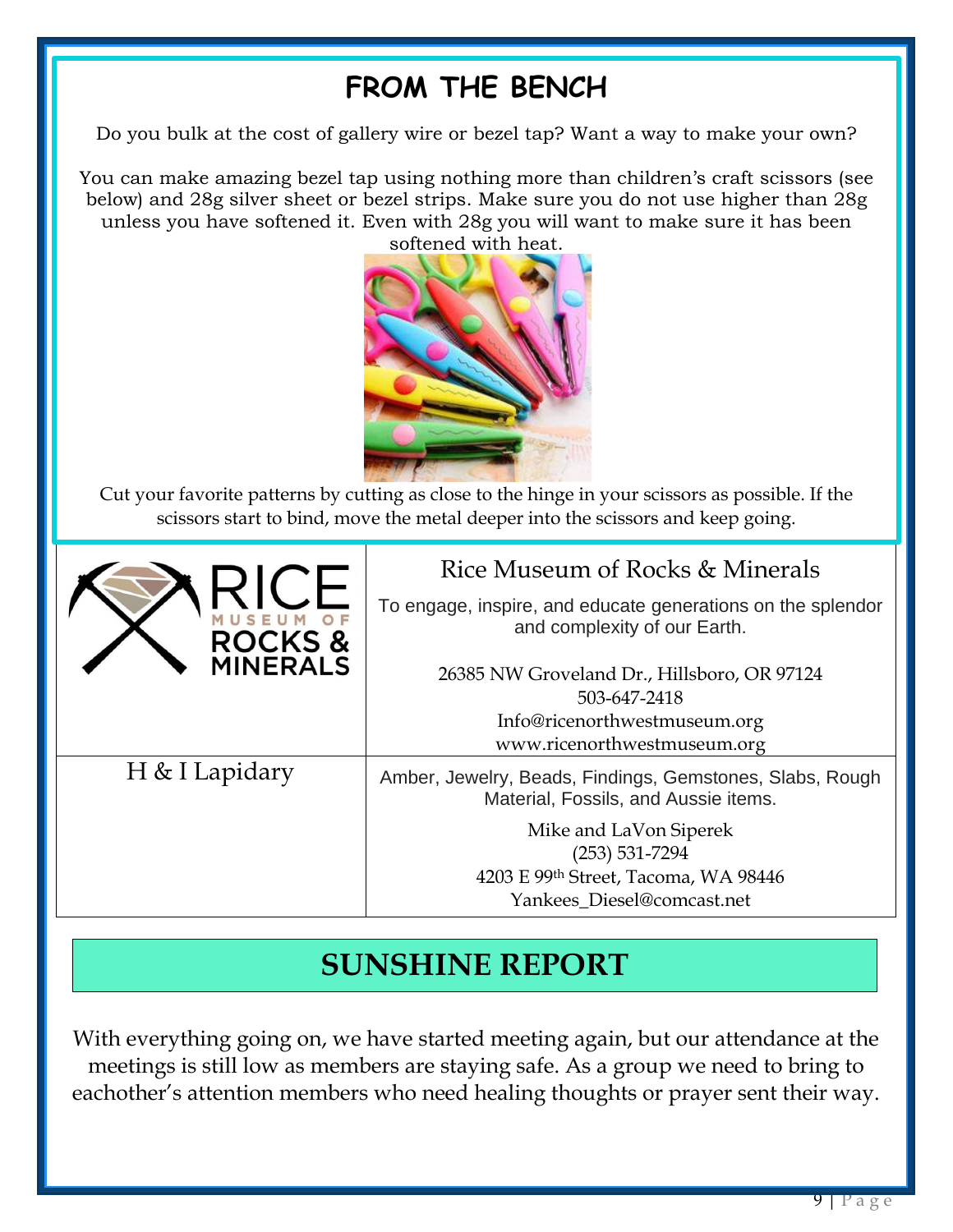If you know of anyone else who needs to be recognized in next months Sunshine Report , please email or call either Tony Johnson at [ynotopals@outlook.com](mailto:ynotopals@outlook.com) (253) 863-9238 or

Jillian Higgins at [J.Y.Higgins@gmail.com](mailto:J.Y.Higgins@gmail.com) (253) 355-3146

## **MINERAL OF THE MONTH**



What is this amazingly prismatic crystal? This is euclase a type of berylium mineral and is related to beryl. The crystaline structure of Euclase is a monoclinic crystal system, meaning it has three vectors that grow at unequal lengths, making for some very unusal and not uniform shapes. Because of it's unique structure, it tends to be very brittle and can easly chip when worked which makes working it an experience for more seasoned veterins in the lapidary arts. Its color stays mainly in the blue range, but you can also find it in clear to light green. It's name is Greek and means easily fractured, but still it is relatively hard at a 7.5 Mohs scale rating. It is mostely found in Russia, Brazil and the Austrian Alps, often in vaines that also contain Beryl and Topaz.

#### **2022 SHOW & TELL THEMES and PROGRAM NIGHT EVENTS**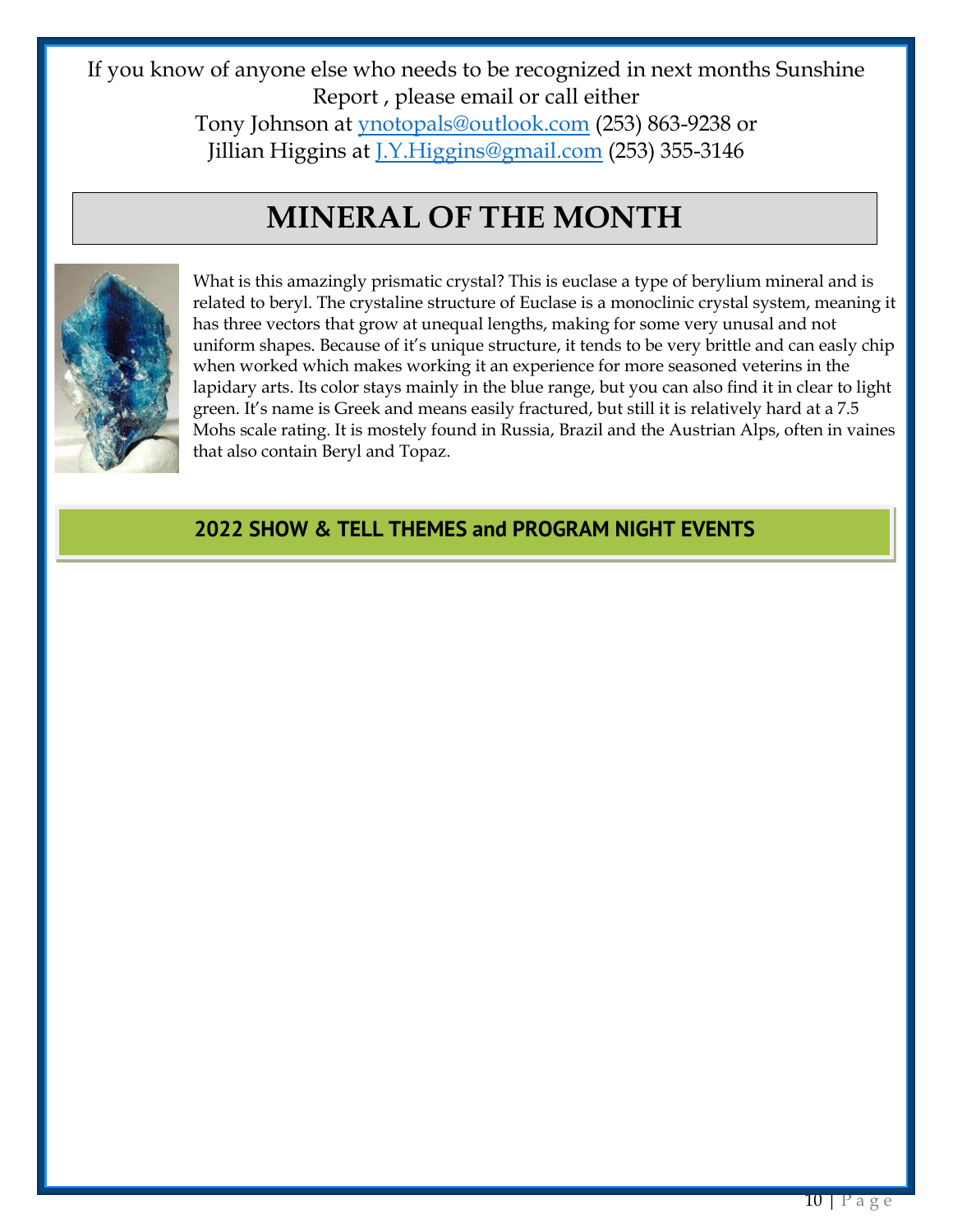| <b>MEETING</b>                                 | <b>DATE</b>                        | <b>SHOW &amp; TELL THEME</b>                                                   | <b>PROGRAM NIGHT</b><br><b>EVENT</b>                 |  |  |  |  |  |
|------------------------------------------------|------------------------------------|--------------------------------------------------------------------------------|------------------------------------------------------|--|--|--|--|--|
| January - 1st Meeting                          |                                    | January 14, 2022 Tiger's Eye or any field trip finds                           |                                                      |  |  |  |  |  |
| January - 2nd Meeting                          |                                    | January 28, 2022 Lace or any field trip finds                                  | Mini Lapidary Demonstrations                         |  |  |  |  |  |
| February - 1st Meeting                         | February 11, 2022 finds            | Heart shaped or any field trip<br>Red, Pink, & Purple or any field             |                                                      |  |  |  |  |  |
| February - 2nd Meeting                         | February 25, 2022 trip finds       |                                                                                | Carl Carlson                                         |  |  |  |  |  |
| March - 1st Meeting<br>March - 2nd Meeting     | March 11, 2022 finds               | "Sham" rocks or any field trip<br>March 25, 2022 Green or any field trip finds |                                                      |  |  |  |  |  |
|                                                |                                    |                                                                                | Jerry's Rock Shop                                    |  |  |  |  |  |
| April - 1st Meeting                            | April 8, 2022 finds                | April Fools Gold or any field trip                                             |                                                      |  |  |  |  |  |
| April - 2nd Meeting                            | April 22, 2022                     | No Show & Tell                                                                 | <b>Auction/Potluck</b>                               |  |  |  |  |  |
| May - 1st Meeting                              |                                    | May 13, 2022 Flower rocks or any field trip finds                              |                                                      |  |  |  |  |  |
| May - 2nd Meeting                              | May 27, 2022                       | No Show & Tell                                                                 | <b>Mineral Council</b>                               |  |  |  |  |  |
| June - 1st Meeting                             | June 10, $2022$ trip finds         | Fancy Slabs & Fossils + any field                                              |                                                      |  |  |  |  |  |
| June - 2nd Meeting                             | June 24, 2022                      | No Show & Tell                                                                 | Tailgate Party @ Grange Parking<br>Lot               |  |  |  |  |  |
| July - 1st Meeting                             | July 8, 2022 trip finds            | Red, White, & Blue or any field                                                |                                                      |  |  |  |  |  |
| July - 2nd Meeting                             | July 22, 2022                      | No Show & Tell                                                                 | Jerry's Rock Shop                                    |  |  |  |  |  |
| August - 1st Meeting                           |                                    | August 12, 2022 Carnelians + any field trip finds                              |                                                      |  |  |  |  |  |
| August - 2nd Meeting                           | August 27, 2022                    | <b>No Show &amp; Tell</b>                                                      | Picnic & Tailgate Party at club<br>house on Saturday |  |  |  |  |  |
| September - 1st Meeting                        |                                    | September 9, 2022 Crystals $+$ any field trip finds                            |                                                      |  |  |  |  |  |
| September - 2nd Meeting                        | September 23, 2022                 | No Show & Tell                                                                 | Glenn Rodrick                                        |  |  |  |  |  |
| October - 1st Meeting<br>October - 2nd Meeting | October 28, 2022                   | October 14, 2022 Wood $+$ any field trip finds<br><b>No Show &amp; Tell</b>    | <b>Auction/Potluck</b>                               |  |  |  |  |  |
| November - 1st Meeting                         | November 11, 2022 field trip finds | Thundereggs & Geodes + any                                                     |                                                      |  |  |  |  |  |
| November - 2nd Meeting                         | November 25, 2022                  | <b>No Show &amp; Tell</b>                                                      | <b>BINGO Night</b>                                   |  |  |  |  |  |
| December - 1st Meeting                         | December 10, 2022                  | <b>No Show &amp; Tell</b><br><b>No Show &amp; Tell</b>                         | Holiday Banquet/Officer<br>Installation on Saturday  |  |  |  |  |  |
| December - 2nd Meeting                         | No Meeting                         |                                                                                |                                                      |  |  |  |  |  |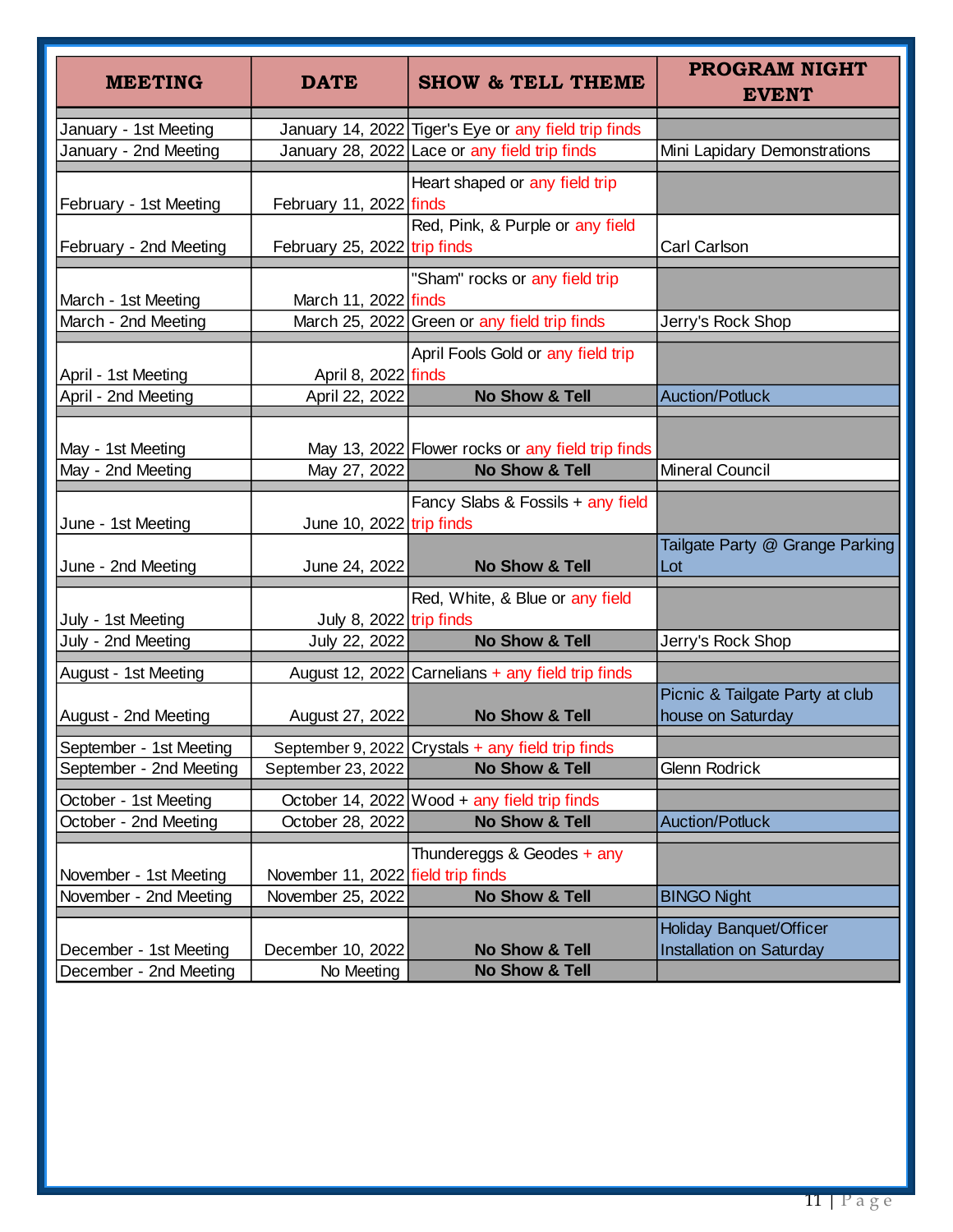| <b>2022 Elected Officers</b>   |                            |                   |                         |  |  |  |  |  |  |  |  |
|--------------------------------|----------------------------|-------------------|-------------------------|--|--|--|--|--|--|--|--|
| <b>Title</b>                   | <b>Name</b>                | <b>Phone</b>      | <b>Email</b>            |  |  |  |  |  |  |  |  |
| President:                     | Tony Johnson               | (253)863-9238     | ynotopals@outlook.net   |  |  |  |  |  |  |  |  |
| <b>Vice President:</b>         | Kevin Higgins              | (253) 579-3404    | kevlar016@hotmail.com   |  |  |  |  |  |  |  |  |
| Secretary:                     | <b>Teresa Rodrick</b>      | $(253)531 - 4062$ | gtrodi@comcast.net      |  |  |  |  |  |  |  |  |
| Treasurer:                     | <b>Jillian Higgins</b>     | $(253)355 - 3146$ | J.Y.Higgins@gmail.com   |  |  |  |  |  |  |  |  |
| <b>Association Director:</b>   | <b>Patti Dailey-Shives</b> | (253) 678-0029    | pattidailey28@gmail.com |  |  |  |  |  |  |  |  |
| 1 Year Director:               | Jack Ragusa                | $(253)389-3119$   | jackragusa@gmail.com    |  |  |  |  |  |  |  |  |
| 2 Year Director:               | <b>Glen Ripper</b>         | (253) 508-7545    | glen311944@yahoo.com    |  |  |  |  |  |  |  |  |
| 1 Year Trustee:                | <b>Dennis Batchelor</b>    | (360)870-8741     | hobbyhorse51@gmail.com  |  |  |  |  |  |  |  |  |
| 2 Year Trustee:                | <b>Glenn Rodrick</b>       | $(253)531 - 4062$ | gtrodi@comcast.net      |  |  |  |  |  |  |  |  |
|                                |                            |                   |                         |  |  |  |  |  |  |  |  |
| <b>2022 Committee Chairs</b>   |                            |                   |                         |  |  |  |  |  |  |  |  |
| <b>Title</b>                   | <b>Name</b>                | <b>Phone</b>      | <b>Email</b>            |  |  |  |  |  |  |  |  |
| <b>Clubhouse Coordinator</b>   | Tony Johnson               | $(253)863 - 9238$ | ynotopals@outlook.net   |  |  |  |  |  |  |  |  |
| <b>Club Show Coordinator</b>   | <b>Glenn Rodrick</b>       | $(253)531 - 4062$ | gtrodi@comcast.net      |  |  |  |  |  |  |  |  |
| <b>Field Trips Coordinator</b> | <b>Dennis Batchelor</b>    | (360)870-8741     | hobbyhorse51@gmail.com  |  |  |  |  |  |  |  |  |
| <b>Web Master</b>              | <b>Jillian Higgins</b>     | $(253)355 - 3146$ | J.Y.Higgins@gmail.com   |  |  |  |  |  |  |  |  |
| <b>Editor/Communications</b>   | <b>Jillian Higgins</b>     | $(253)355 - 3146$ | J.Y.Higgins@gmail.com   |  |  |  |  |  |  |  |  |
| Membership                     | Jillian Higgins            | $(253)355 - 3146$ | J.Y.Higgins@gmail.com   |  |  |  |  |  |  |  |  |
| Sunshine                       | Tony Johnson               | (253)863-9238     | ynotopals@outlook.net   |  |  |  |  |  |  |  |  |
| Newsletter                     | Jillian Higgins            | $(253)355 - 3146$ | J.Y.Higgins@gmail.com   |  |  |  |  |  |  |  |  |
| <b>Mineral Council</b>         | <b>Patti Dailey-Shives</b> | (253) 678-0029    | pattidailey28@gmail.com |  |  |  |  |  |  |  |  |

j



le Kadington Statu Mineral Cosmol

**WASHINGTON STATE MINERAL COUNCIL** 

The Puyallup Valley Gem & Mineral Club is a member of the American Lands Access Association and the Washington State Mineral Council. You can find more information about the ALAA at: amlands.org or the WA Mineral Council at:

mineralcouncil@zoho.com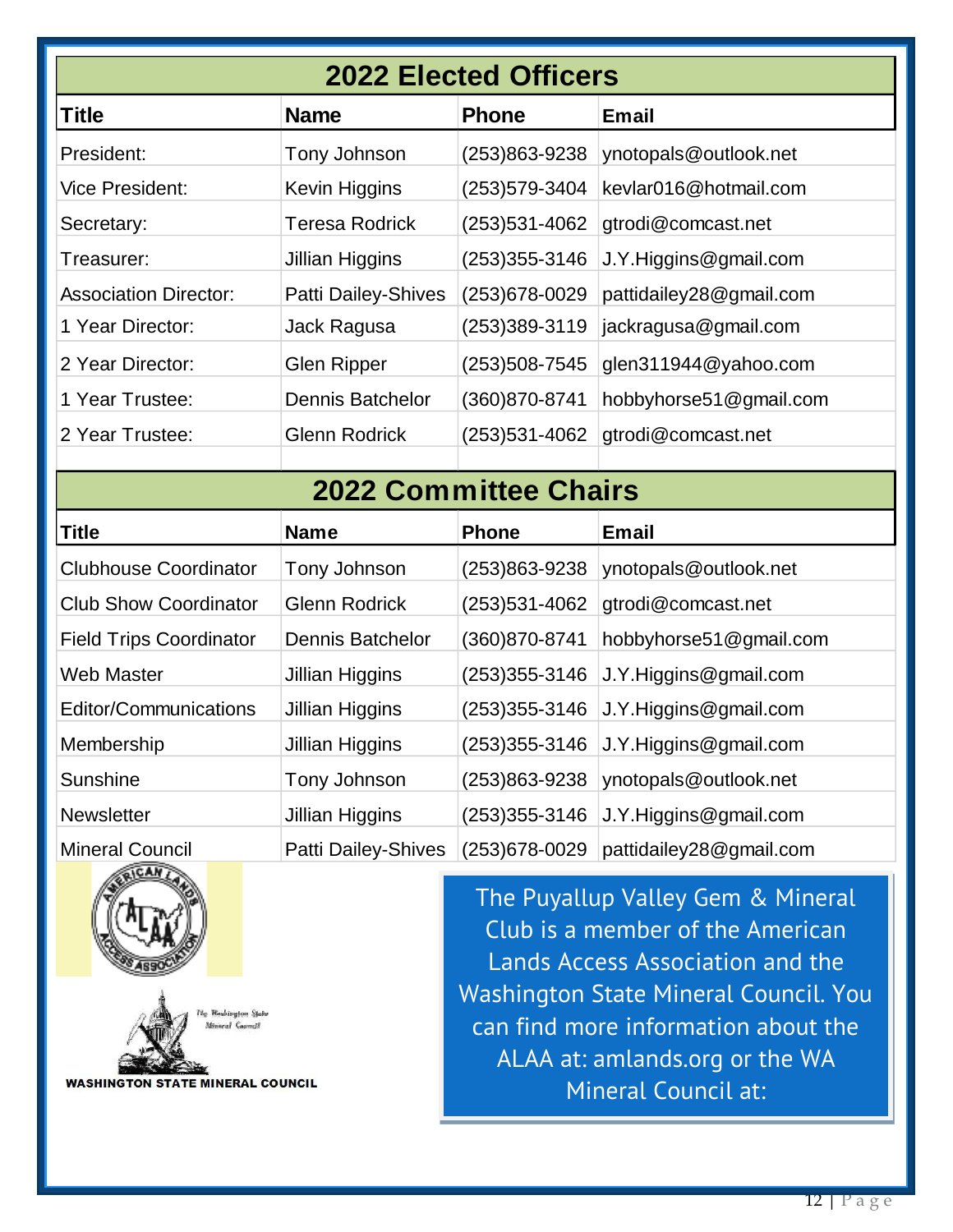| <b>HAPPY</b>                                                     |              |             |                                     | NO.        |              | FISHING       |               |             | IN THESE LUNAR WATERS   |                                         |           |               |                |                | (SEAS, LAKES, OCEANS, BAYS, AND MARSHES) |             |                     |
|------------------------------------------------------------------|--------------|-------------|-------------------------------------|------------|--------------|---------------|---------------|-------------|-------------------------|-----------------------------------------|-----------|---------------|----------------|----------------|------------------------------------------|-------------|---------------------|
| <b>BIRTHDAY</b>                                                  | F            | Ι           | Ν                                   | S          | U            | L             | Α             | R           | U                       | М                                       | S         | I             | $\mathbb{R}$   | $\circ$        | Ν                                        | Ο           | H                   |
|                                                                  | Ε            | A           | S                                   | N          | S            | $\mathcal{C}$ | $\mathbf P$   | L           | W                       | $\rm S$                                 | B         | $\mathbf F$   | $\circ$        | $\mathbb D$    | H                                        | U           | Α                   |
| <b>February 2022</b>                                             | $\mathsf{C}$ | U           | I                                   | I          | I            | N             | Е             | G           | N                       | Ι                                       | L         | Ρ             | S              | М              | М                                        | G           | I                   |
| Lloyd Poehler - 5 <sup>th</sup>                                  | U            | G           | Τ                                   | U          | J            | М             | М             | Ι           | E                       | R                                       | V         | U             | N              | $\circ$        | Ι                                        | W           | $\mathcal{C}$       |
| Tyler Nichols $-7$ <sup>th</sup>                                 | Ν            | Τ           | Α                                   | D          | Α            | $\circ$       | U             | Ε           | Α                       | $\circ$                                 | Q         | L             | R              | U              | D                                        | Α           | O                   |
| Zoe Fulmer $-9th$                                                | D            | W           | Τ                                   | Q          | R            | V             | I             | L           | Η                       | $\, {\bf P}$                            | Α         | U             | L              | Е              | Ζ                                        | J           | G                   |
| Ross McKnights $-10th$<br>Margaret Barnstein - 11 <sup>th</sup>  | I            | S           | I                                   | Ε          | S            | $\circ$       | B             | Ε           | $\circ$                 | М                                       | М         | N             | Q              | S              | М                                        | Ο           | N                   |
| Emily Hochstrasser - 11th<br>G Alvarado - $12th$                 | Τ            | D           | T.                                  | U          | Т.           | Ρ             | U             | G           | L                       | Ε                                       | F         | Ι             | W              | $\circ$        | U                                        | R           | Ι                   |
| Timothy Perry - 15th                                             | А            | E           | L                                   | $\circ$    | I            | Ε             | Ν             | R           | $\mathbb D$             | Τ                                       | U         | $\mathcal{C}$ | $\bigcirc$     | $_{\rm F}$     | $\mathbb{R}$                             | V           | T                   |
| Tammy Perry - 15 <sup>th</sup>                                   | Τ            | U           | I                                   | Α          | U            | N             | Т             | I           | L                       | J                                       | $\circ$   | U             | Ε              | U              | Α                                        | Ι           | U                   |
| Ronald Houser - 19th<br>Brett Lawrence - 21st                    | T.           | I           | U                                   | S          | $\mathsf{C}$ | L             | $\mathbf I$   | V           | Α                       | L                                       | Ρ         | $\rm S$       | Ζ              | Ρ              | L                                        | G           | М                   |
| Marion Killion $-23$ <sup>rd</sup>                               | S            | $\mathbf F$ | Q                                   | D          | Η            | $\circ$       | D             | Ε           | $\rm S$                 | G                                       | М         | G             | $\bigcirc$     | Η              | L                                        | Χ           | U                   |
| Christina Morrisey -23rd<br>Jorja Blankenship - 24 <sup>th</sup> | Н            | S           | Ν                                   | F          | S            | $\mathsf{C}$  | Η             | F           | Ρ                       | L                                       | $\circ$   | R             | Η              | F              | Ε                                        | Ζ           | U                   |
|                                                                  | Α            | $\circ$     | Α                                   | Ι          | I            | H             | $\mathbf T$   | Υ           | М                       | $\rm S$                                 | U         | $\mathcal{C}$ | $\circ$        | I              | $\mathcal{C}$                            | $\mathbf P$ | $\mathbf T$         |
|                                                                  | S            | L           | R                                   | Ζ          | R            | B             | U             | Ε           | S                       | М                                       | L         | U             | N              | L              | O                                        | D           | S                   |
|                                                                  | I            | F           | Т                                   | U          | $\circ$      | G             | $\circ$       | $\mathbb L$ | $\mathbb D$             | W                                       | Ε         | S             | Α              | $\overline{Q}$ | R                                        | S           | E                   |
|                                                                  | D            | Ο           | L                                   | $\bigcirc$ | $\mathbb{R}$ | T             |               | I           |                         |                                         | T         | I             | $\overline{R}$ | E              | $\mathbf P$                              |             |                     |
|                                                                  |              |             |                                     |            |              |               | S             |             | Τ                       | Α                                       |           |               |                |                |                                          | S           | Α                   |
|                                                                  |              | $1$ .       | <b>AESTUUM</b>                      |            |              |               | 8.<br>INGENII |             |                         |                                         | 14. RORIS |               |                |                |                                          |             |                     |
|                                                                  | $2$ .        |             |                                     |            |              |               |               |             |                         | ASPERITATIS 9. INSULARUM<br>15. SMYTHII |           |               |                |                |                                          |             |                     |
|                                                                  |              | 3.          | COGNITUM                            |            |              |               |               | 10. LUNICUS |                         |                                         |           | 16. SPEI      |                |                |                                          |             |                     |
|                                                                  |              | 4.          |                                     | DOLORIS    |              |               |               |             | 11. MEDII               |                                         |           |               |                |                | 17. TEMPORIS                             |             |                     |
|                                                                  |              | 5.          |                                     |            |              |               |               |             | FECUNDITATIS 12. NUBIUM |                                         |           |               |                |                |                                          |             | 18. TRANQUILLITATIS |
|                                                                  |              | 6.          | HONORIS 13. PROCELLARUM 19. VAPORUM |            |              |               |               |             |                         |                                         |           |               |                |                |                                          |             |                     |
|                                                                  |              |             |                                     | 7. HUMORUM |              |               |               |             |                         |                                         |           |               |                |                |                                          |             |                     |
|                                                                  |              |             |                                     |            |              |               |               |             |                         |                                         |           |               |                |                |                                          |             |                     |